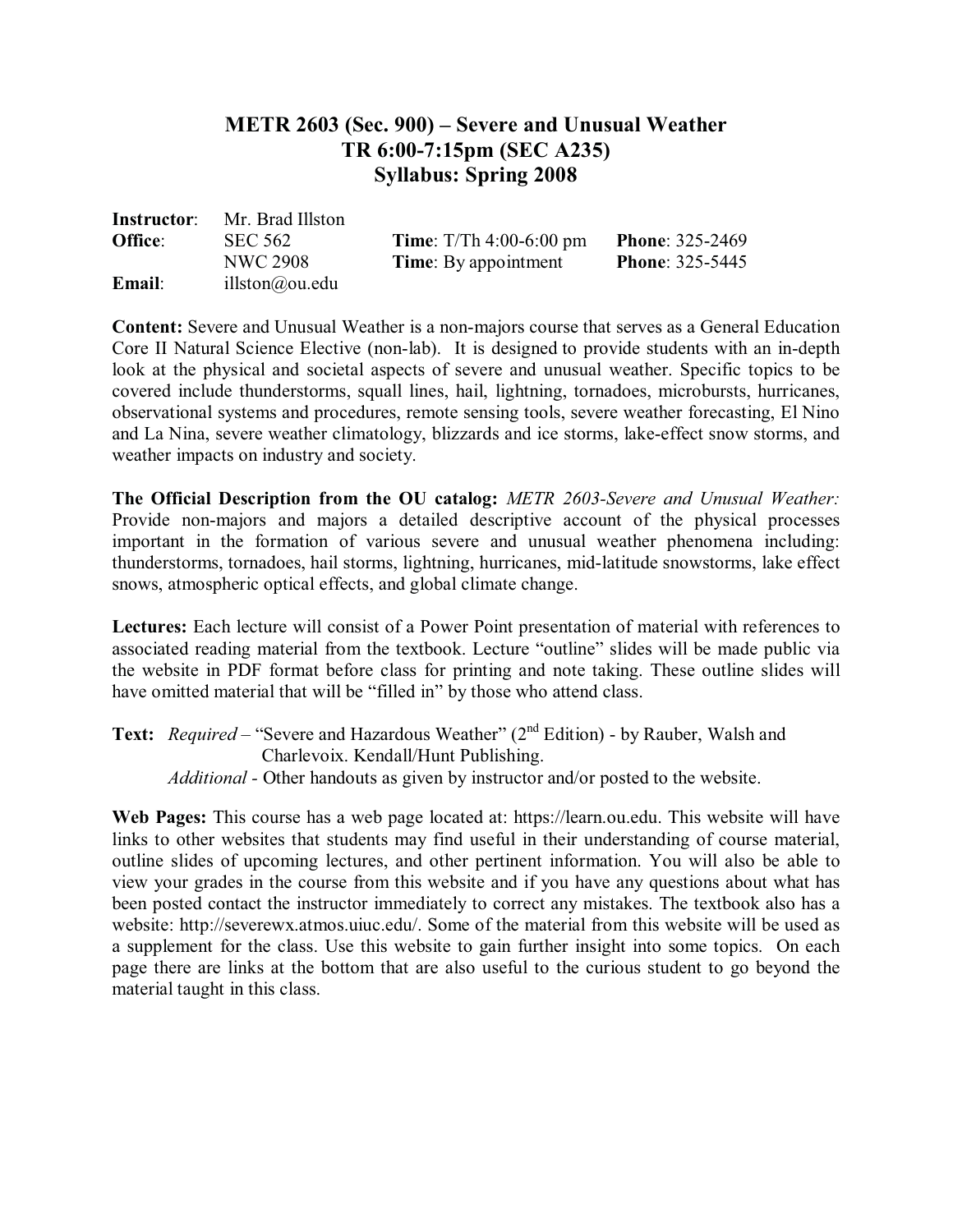| Grading:              | 4 Quizzes<br>4 Homework Assignments<br>4 Exams |   | $50$ pts ea.<br>$50$ pts ea.<br>$150$ pts ea. | $200$ pts<br>$200$ pts<br>$600$ pts<br>$1000$ pts |
|-----------------------|------------------------------------------------|---|-----------------------------------------------|---------------------------------------------------|
| <b>Grading Scale:</b> |                                                |   |                                               |                                                   |
|                       | 900-1000                                       | A |                                               |                                                   |
|                       | 800-899                                        | Β |                                               |                                                   |
|                       | 700-799                                        | C |                                               |                                                   |
|                       | 600-699                                        | D |                                               |                                                   |
|                       | ${}<600$                                       | F |                                               |                                                   |

**Quizzes:** Throughout the semester, four quizzes will be given at the end of class. These quizzes will test your knowledge of material from the course and will have questions similar to homework and exams. They will not (usually) be scheduled and missed quizzes cannot be made up without extenuating circumstances (i.e. death in the family, hospitalization, etc.).

**Homework Assignments:** Four homework assignments will be assigned to cover material from lectures, handouts, and the textbook. You will have at least one week to complete homework assignments and they will be due the class period before the exam covering the same material. Since answer keys will be made available after the class of the due date (to be used as a study aid for the exams), late homework assignments will not be accepted.

**Exams:** Each of the four exams will cover material from the material from lectures, handouts, and the textbook. Exams must be taken on the scheduled date. The only exceptions will be for extenuating circumstances (i.e. death in the family, hospitalization, etc.) when the instructor is notified at least 24 hours in advance. The last exam (Exam 4) will be the final exam for the course, but will be non-comprehensive and only cover the final section's material.

**Extra Credit:** For those students looking for extra credit, there will be plenty of opportunities. Exams and quizzes typically have an extra credit question or two. In addition to those, there are 3 larger extra credit assignments/tasks that can be done. Details of the three extra credit assignments are below. All extra credit assignments are completely voluntary and are due no later than April 23<sup>rd</sup>.

*Forecast Contest (50 pts)*: Learning about weather conditions in other states than Oklahoma is vital to a student's overall understanding of meteorology. Those students who participate in the WxChallenge forecasting competition and enter at least 30 forecasts will receive full extra credit. Additional extra credit will be awarded based on performance, but active participation is all that is needed to earn the full points. For more information on the WxChallenge, visit http://wxchallenge.com. The deadline for signing up for the Spring semester is January 23<sup>rd</sup> and there is a \$3 entry fee for the competition.

*Twister (25 pts)*: As with many movies made in Hollywood, there are aspects of motion pictures that are true and aspects that are glorified for the silver screen. Write a short narrative (3-5 pages, 12 point font, double spaced) discussing the movie *Twister* and what meteorological aspects of the movie were real and what aspects were not based on science.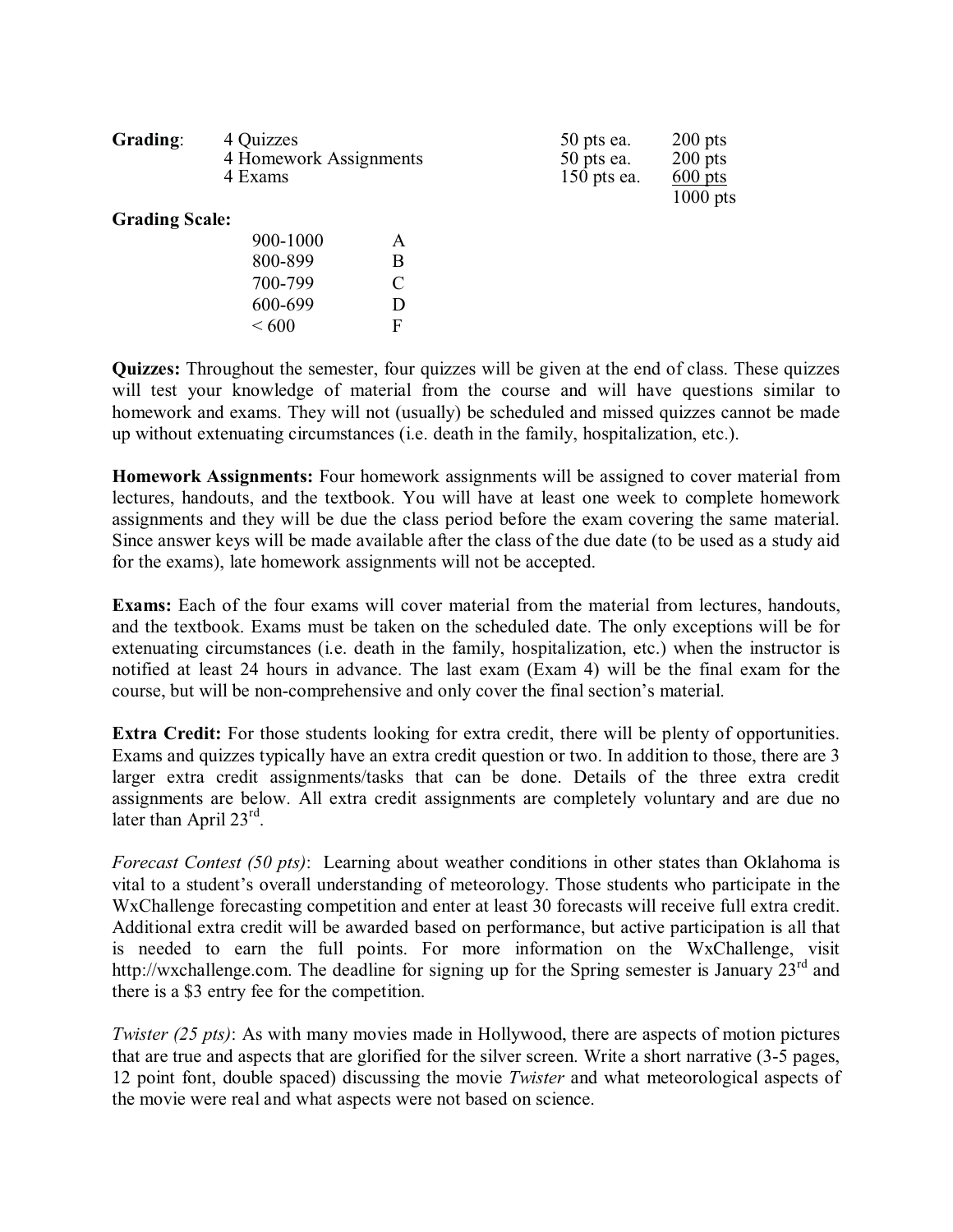*Surface Observing Networks (25 pts)*: Aside from Doppler radar, the National Weather Service considers surface observational networks their critical source of data for making forecasts and warnings during severe weather. Write a short narrative (3-5 pages, 12 point font, double spaced) discussing the surface observation networks in Oklahoma (e.g. Oklahoma Mesonet, Oklahoma Micronet, ASOS, etc.), their similarities and differences, and use at least 3 peer review publications as sources.

## **Tentative (subject to change) Schedule:**

| Week 1:         | Jan. 20  |                                  |
|-----------------|----------|----------------------------------|
|                 | Jan. 22  |                                  |
| Week 2:         | Jan. 27  | Quiz 1                           |
|                 | Jan. 29  |                                  |
| Week 3:         | Feb. 3   |                                  |
|                 | Feb. 5   |                                  |
| Week 4:         | Feb. 10  | Homework 1 Due                   |
|                 | Feb. 12  | Exam 1                           |
| Week 5:         | Feb. 17  |                                  |
|                 | Feb. 19  |                                  |
| Week 6:         | Feb. 24  |                                  |
|                 | Feb. 26  |                                  |
| Week 7:         | Mar. $3$ |                                  |
|                 | Mar. 5   |                                  |
| Week 8:         | Mar. 10  | Homework 2 Due                   |
|                 | Mar. 12  | Exam 2                           |
| Week 9:         | Mar. 17  | Spring Break – No class          |
|                 | Mar. 19  | Spring Break – No class          |
| <b>Week 10:</b> | Mar. 24  |                                  |
|                 | Mar. 26  |                                  |
| Week $11$ :     | Mar. 31  |                                  |
|                 | Apr. 2   |                                  |
| <b>Week 12:</b> | Apr. 7   | Homework 3 Due                   |
|                 | Apr. 9   | Exam 3                           |
| Week 13:        | Apr. 14  |                                  |
|                 | Apr. 16  |                                  |
| Week 14:        | Apr. 21  |                                  |
|                 | Apr. 23  |                                  |
| Week 15:        | Apr. 28  | Homework 4 Due                   |
|                 | Apr. 30  | Exam 4 (Non-comprehensive Final) |
|                 |          |                                  |

**Attendance:** Although attendance will not be taken, you are expected to attend every lecture. The material learned in one class is connected to other material learned in the class on other days, so it is to your advantage to attend every lecture. Quizzes will be unannounced (for the most part) and cannot be made up, so attending class will be beneficial to 20% of your grade. Additionally, online lecture notes cover most, but not all material in the course. The remaining material will be covered in class (see Lectures section).